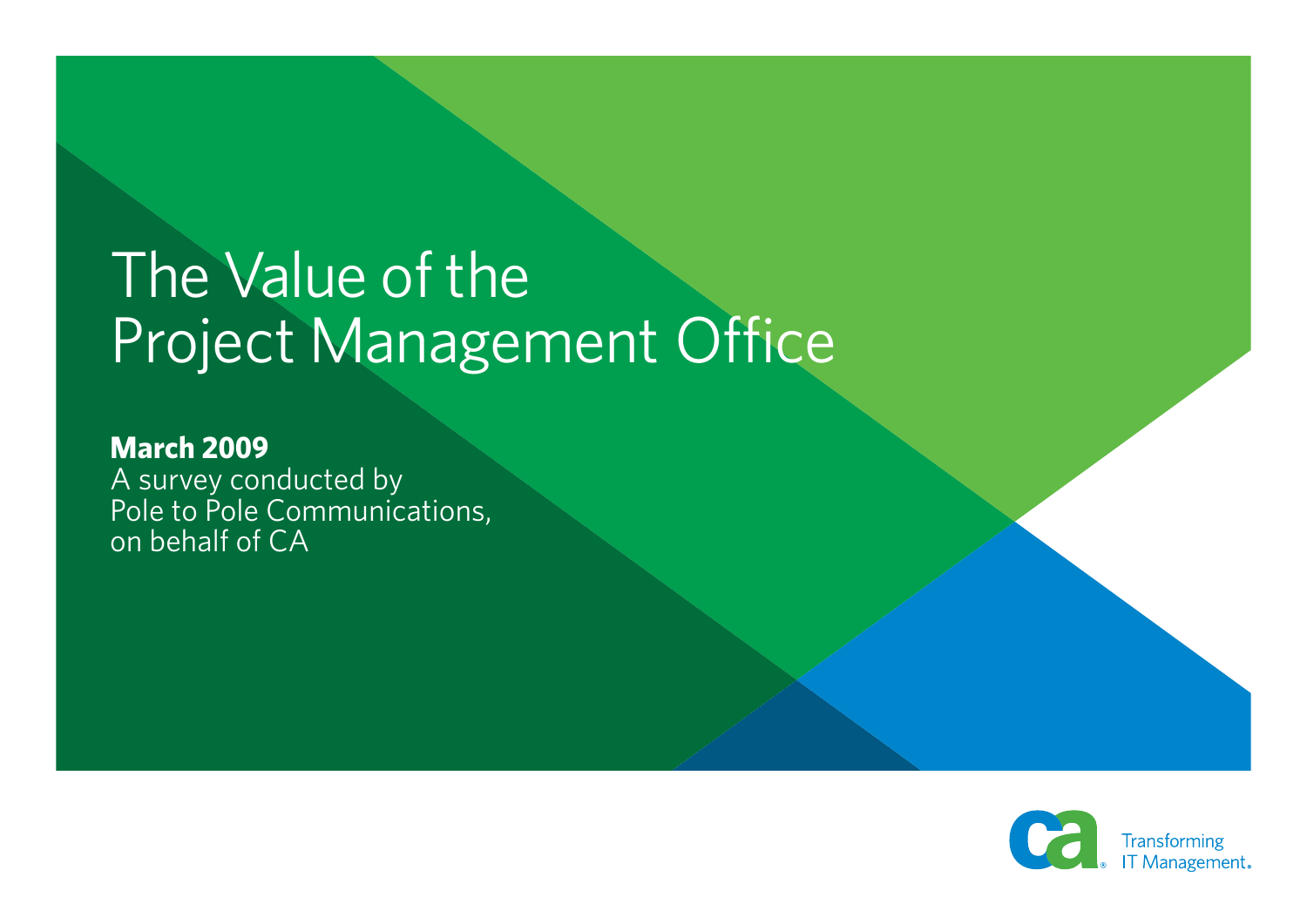# **Contents**

| 1.0               | <b>Survey highlights</b>                                                                                                                                                                                                                                       | 03                         |
|-------------------|----------------------------------------------------------------------------------------------------------------------------------------------------------------------------------------------------------------------------------------------------------------|----------------------------|
| 1.1               | Gartner PPM (Project Portfolio Management) Maturity Model                                                                                                                                                                                                      | 04                         |
| 2.0               | <b>Preface</b>                                                                                                                                                                                                                                                 | 05                         |
| 2.1               | Research methodology                                                                                                                                                                                                                                           | 05                         |
| 2.2               | Industries participating in the survey                                                                                                                                                                                                                         | 06                         |
| 2.3               | Size of organisations participating in the survey                                                                                                                                                                                                              | 06                         |
| 3.0               | <b>Executive summary</b>                                                                                                                                                                                                                                       | 07                         |
| 3.1               | Key survey findings                                                                                                                                                                                                                                            | 08                         |
| 3.2               | Highlights                                                                                                                                                                                                                                                     | 09                         |
|                   |                                                                                                                                                                                                                                                                |                            |
| 4.0               | <b>Research findings</b>                                                                                                                                                                                                                                       | 10                         |
| 4.1               | Centralised Project Management Office (PMO) shows the way forward                                                                                                                                                                                              | 10                         |
| 4.2               | The PMO is nothing new                                                                                                                                                                                                                                         | 11                         |
| 4.3               | The PMO comes in all sizes                                                                                                                                                                                                                                     | 11                         |
| 4.4               | Centralised or dispersed PMO?                                                                                                                                                                                                                                  | 12                         |
| 4.5               | The PMO is a strategic asset                                                                                                                                                                                                                                   | 12                         |
| 4.6               | The PMO is a valued function within the organisation                                                                                                                                                                                                           | 13                         |
| 4.7<br>4.8<br>4.9 | The PMO is a strategic asset for business decision making<br>The PMO demonstrates value to the business<br>Delivering on time, on budget, and aligned to business objectives<br>4.10 PPM accelerates PMO maturity<br>4.11 There is always room for improvement | 13<br>14<br>14<br>15<br>17 |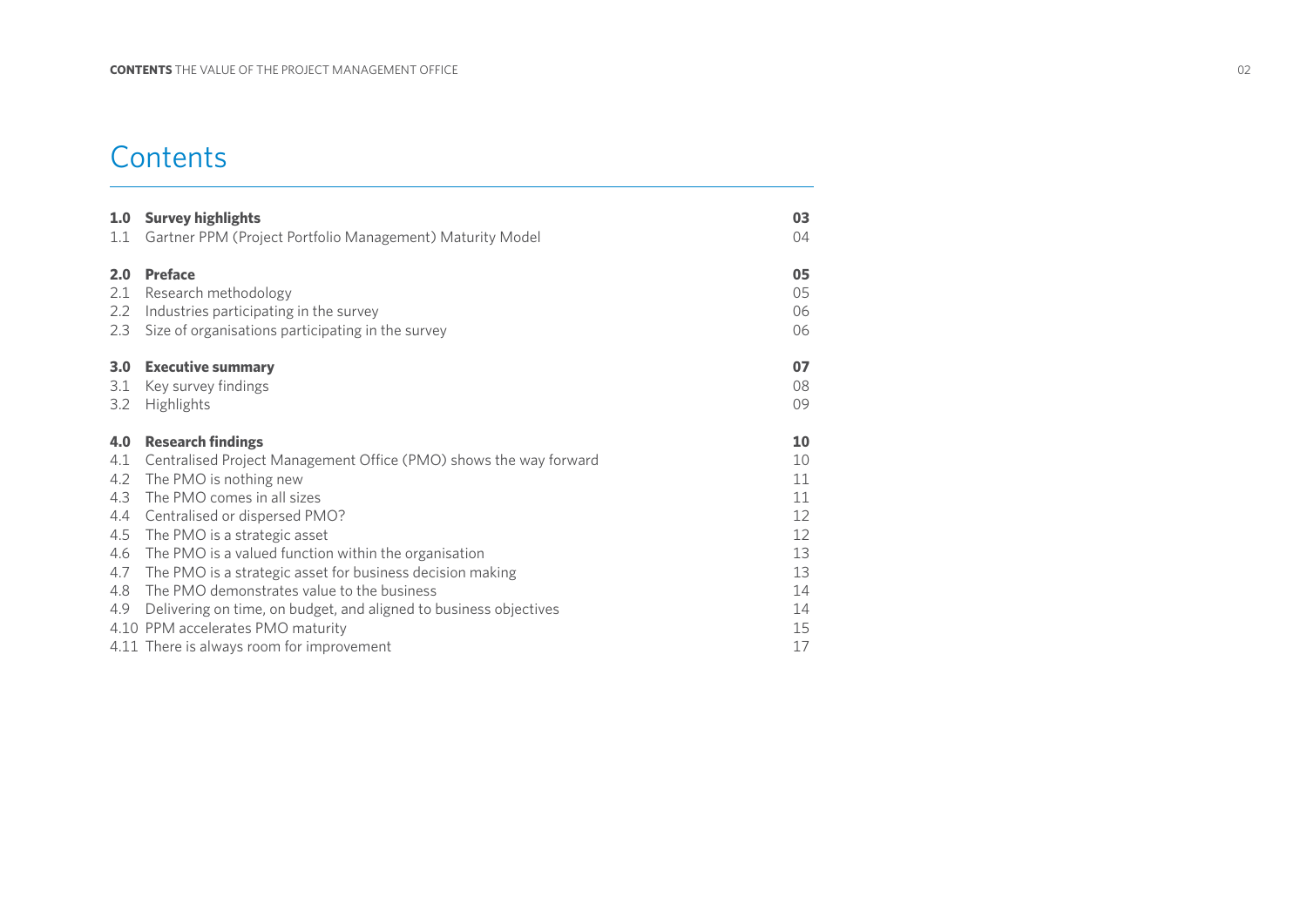# 1.0 Survey highlights

The European Project Management Office (PMO) Value Survey revealed the following highlights:

- The PMO is gaining increased responsibility, influence and acceptance within the business as a strategic enabler of business change
- Organisations with a centrally managed PMO experience perceive it as a strategic asset when it comes to business decision-making
- $\bm{\cdot}\;$  Using the Gartner PPM Maturity Model $^1$  as a guide, the survey found that companies with a centrally managed PMO display a consistently higher level of PPM maturity in terms of people, PPM processes, technology, and financial management. A more mature and sophisticated PPM discipline helps those organisations derive business value from their investments more quickly
- Most organisations lack a single system of record (a centrally managed PPM system). Instead they rely on spreadsheets, Microsoft Project plans and disparate siloed systems, resulting in significant efforts to produce regular reports and differing views on the status of project commitments
- Respondents with a centrally managed PPM system perceive themselves as more valued and accepted by their business customers. This helps streamline and enhance project execution while simultaneously delivering greater value from IT investments
- The value of the PMO is measured in terms of basic cost control, resource utilisation and optimisation. Respondents do not currently see the need to measure project success in terms of ROI and benefits delivered
- Using the four dimensions of Gartner's PPM Maturity Model (see over) as a guide, the majority of respondents gave themselves low maturity ratings based on the four dimensions (People, PPM Processes, Technology, and Financial Management)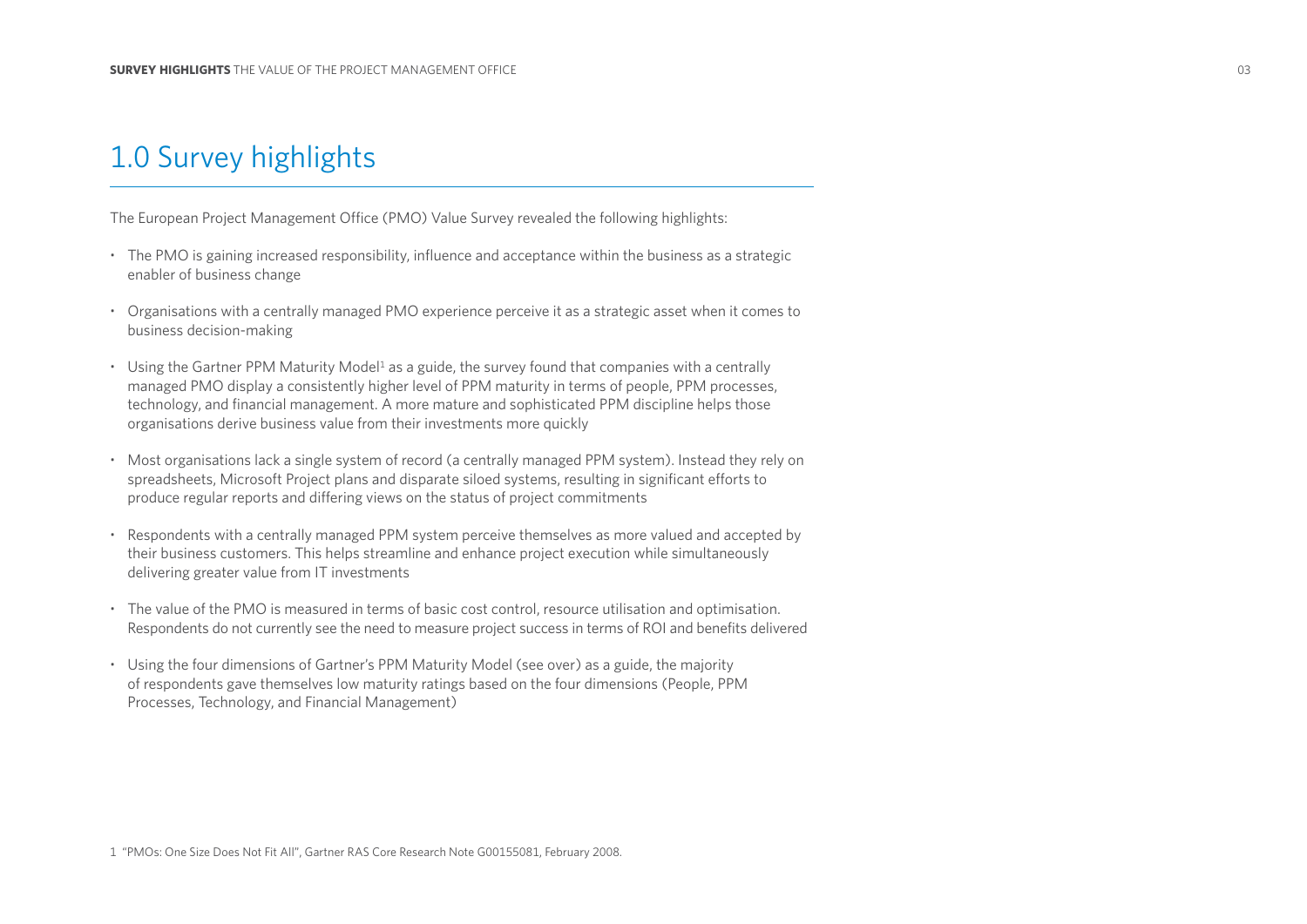| <b>Gartner PPM</b><br><b>Maturity Model</b> | Level 0:<br>Nonexistent - ad hoc                                                                                                                                | Level 1:<br><b>Initial - reactive</b>                                                                                                                                        | Level 2:<br>Developing -<br>emerging discipline                                                                                                  | Level 3:<br><b>Defined -</b><br>initial integration                                                                                   | Level 4:<br>Managed -<br>increasing efficiency                                                                                                                    | Level 5:<br><b>Optimized -</b><br>enterprise-orientation                                                                       |
|---------------------------------------------|-----------------------------------------------------------------------------------------------------------------------------------------------------------------|------------------------------------------------------------------------------------------------------------------------------------------------------------------------------|--------------------------------------------------------------------------------------------------------------------------------------------------|---------------------------------------------------------------------------------------------------------------------------------------|-------------------------------------------------------------------------------------------------------------------------------------------------------------------|--------------------------------------------------------------------------------------------------------------------------------|
| <b>People</b>                               | Staff assigned to<br>projects on a first-<br>available basis. PPM<br>activity limited to<br>interests and actions of<br>individual managers.                    | Priority projects get<br>appropriate staffing -<br>everything else is "first<br>available." Nascent PPM<br>leader role - primarily<br>still an individual-<br>manager focus. | PMO(s) established.<br>Programmes<br>increasingly managed<br>in-house. Project<br>staffing/resource<br>capacity issues begin<br>to be addressed. | PPM leader role<br>formalised and<br>increasing<br>specialisation trend<br>beginning. Shared-<br>resource pools<br>formalized.        | Network of PPM<br>leaders exist<br>companywide in a<br>federated model.<br>Centers of excellence<br>improve workload<br>management. Capacity<br>planning enabled. | PPM leader role<br>formalised and<br>increasing<br>specialisation trend<br>beginning. Shared-<br>resource pools<br>formalized. |
| <b>PPM Processes</b>                        | Projects are assigned to<br>line or staff managers.<br>No formal PPM<br>processes beyond high-<br>level budgeting, except<br>as provided by outside<br>vendors. | All internal processes<br>centered on<br>management of critical<br>projects. Vendors are<br>often responsible for<br>large initiatives.                                      | Project processes in<br>place. PMO(s)<br>organised. Emerging<br>understanding of PPM.<br>Risk now reviewed.                                      | PPM function<br>established. Projects<br>are approved on a<br>portfolio basis.<br>Enterprise architecture<br>(EA) functions involved. | Similar projects<br>managed as<br>programmes. Portfolio<br>is actively maintained.                                                                                | Portfolio extended<br>beyond IT.<br>Comprehensive PMO.<br>Pipeline managed in<br>real time.                                    |
| <b>Technology</b>                           | Intermittent use of<br>project schedulers,<br>spreadsheets and other<br>point tools on a "by<br>project" basis.                                                 | Project scheduling tools<br>and milestone reporting<br>adopted.                                                                                                              | Project collaboration<br>and team workspaces<br>supported.                                                                                       | Portfolio tool is in place.<br>Reporting dashboards.                                                                                  | Workflow added to<br>toolset. Business users<br>adopt tools as useful.                                                                                            | Single, integrated<br>system supports<br>reporting, collaboration<br>and analysis.                                             |
| <b>Financial</b><br><b>Management</b>       | Projects done without<br>formal cost, benefit or<br>risk valuation.                                                                                             | Projects have budgetary<br>estimates, Actual cost<br>can be estimated. Some<br>benefit statements.                                                                           | Project cost and labor<br>hours captured.<br>Estimate of benefit<br>made for each project.                                                       | Costs are captured and<br>forecast. Benefits are<br>identified and related to<br>strategy in the portfolio.                           | The portfolio is<br>modeled and<br>appropriately<br>optimized, factoring in<br>risk. Benefit realisation<br>is tracked.                                           | Programmes have their<br>own financial resources,<br>and full life cycle<br>costing is available.                              |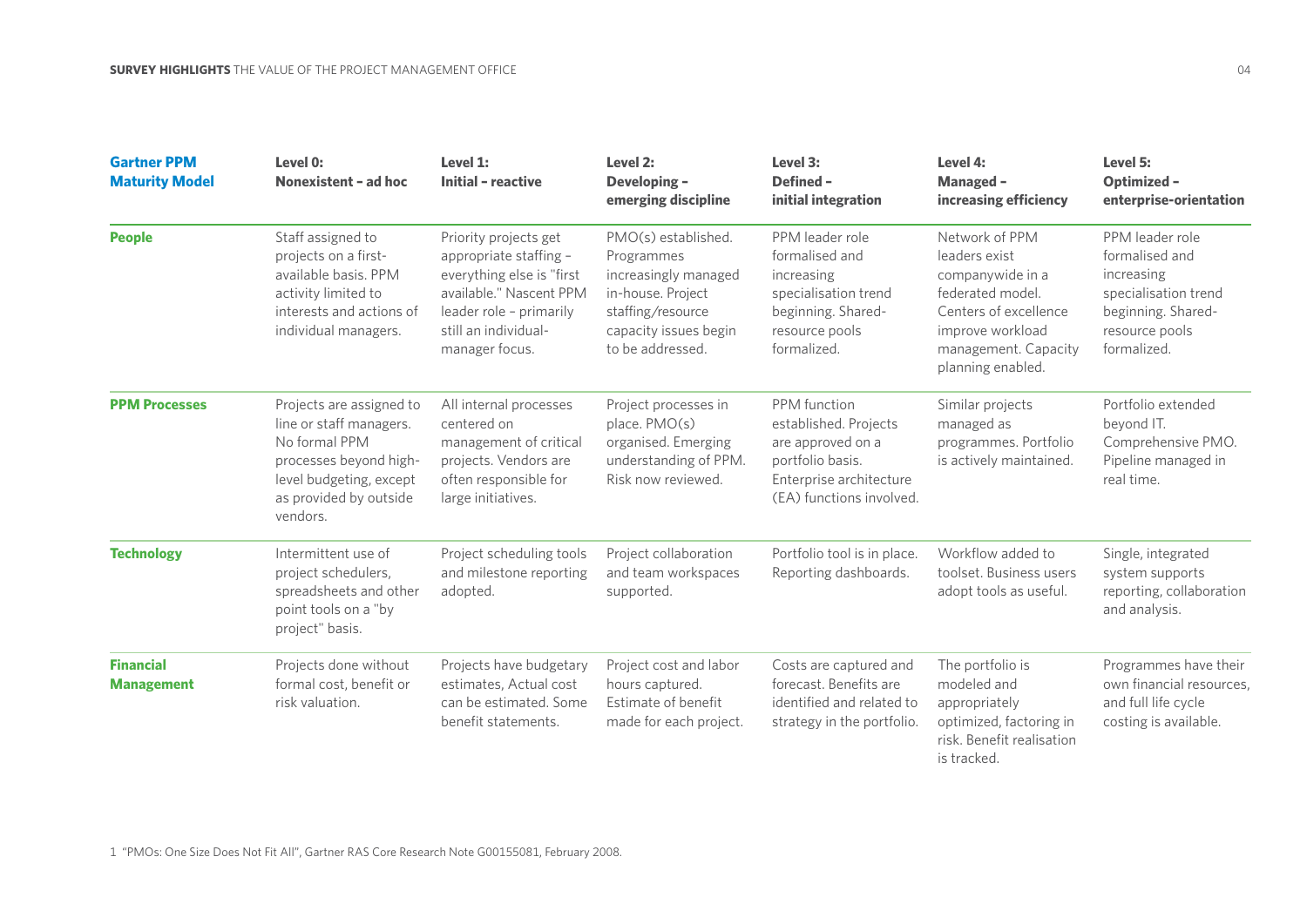# 2.0 Preface

The Project Management Office (PMO) is the department or group that defines and maintains the standards of process, generally related to project management, within the organisation. The PMO strives to standardise and introduce economies of repetition in the execution of projects. The office is also the source of documentation, guidance and metrics on the practice of project management and execution.

In economically uncertain times, however, the PMO is being asked to do more with less, to provide even more visibility into their spend, to continually demonstrate value to their business customers, to deliver the right services on time, on budget and on spec – and to manage a complex environment of technology and people.

However, many organisations still rely on fragmented and siloed project management processes such as spreadsheets or home-grown systems. As a result, they are struggling with multiple systems to track costs, thus making it almost impossible to align IT spend with business priorities. This impacts practically all aspects of IT financials, from project cost accounting to fiscal budgeting and planning and ultimately internal customer satisfaction.

The objective of this research was to understand the PMO's position in the organisation, its acceptance, how it perceives itself, what tools they use and whether the tool help them to become successful. It also examines how the importance/impact/value of the PMO can be measured.

#### **2.1 Research methodology**

The European Project Management Office (PMO) Value Survey was conducted by Pole to Pole Communications, on behalf of CA. The research was conducted during November/December 2008 among 249 respondents in 14 countries. The countries participating in the survey were Austria, Benelux, The Czech Republic, Denmark, France, Greece, Italy, Malta, Norway, Poland, Spain, Turkey, the UAE, and the UK.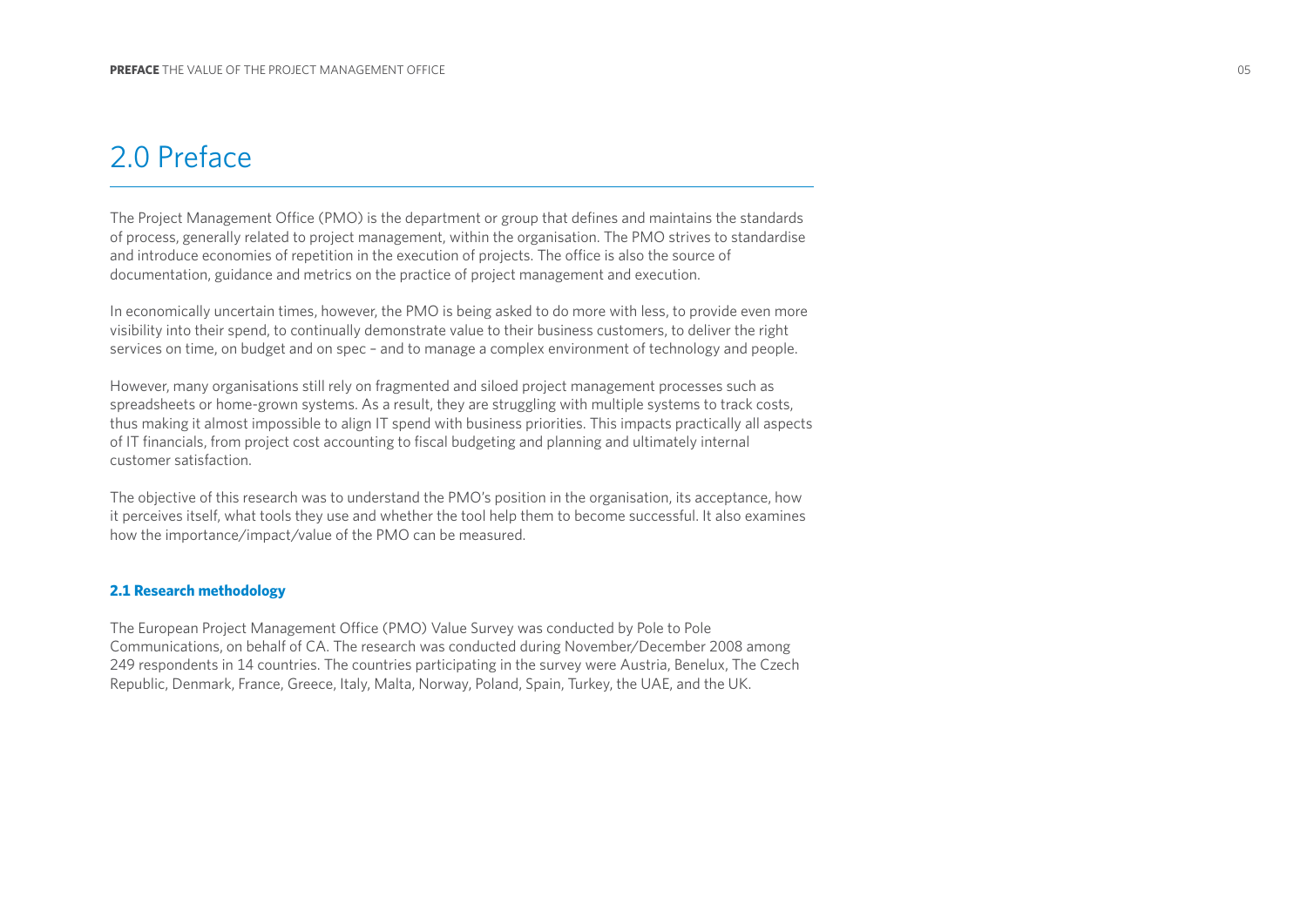# **2.2 Industries participating in the survey**

Survey respondents were drawn from 12 industry sectors:

- •Manufacturing
- •Electricity, gas, steam and air conditioning supply
- •Wholesale and retail trade, repair of motor vehicles and motorcycles
- •Transporting and Storage
- •Accommodation and food service activities
- •Information and communication
- •Financial and insurance activities
- Professional, scientific and technical activities
- •Public administration and defence; compulsory social security
- •Human health and social work activities
- •Arts, entertainment and recreation
- •Other services activities

# **2.3 Size of organisations participating in the survey**

The scope and size of organisations that took part in the survey is shown in figure 1 and 2 opposite:

# **Figure 1:** Number of employees





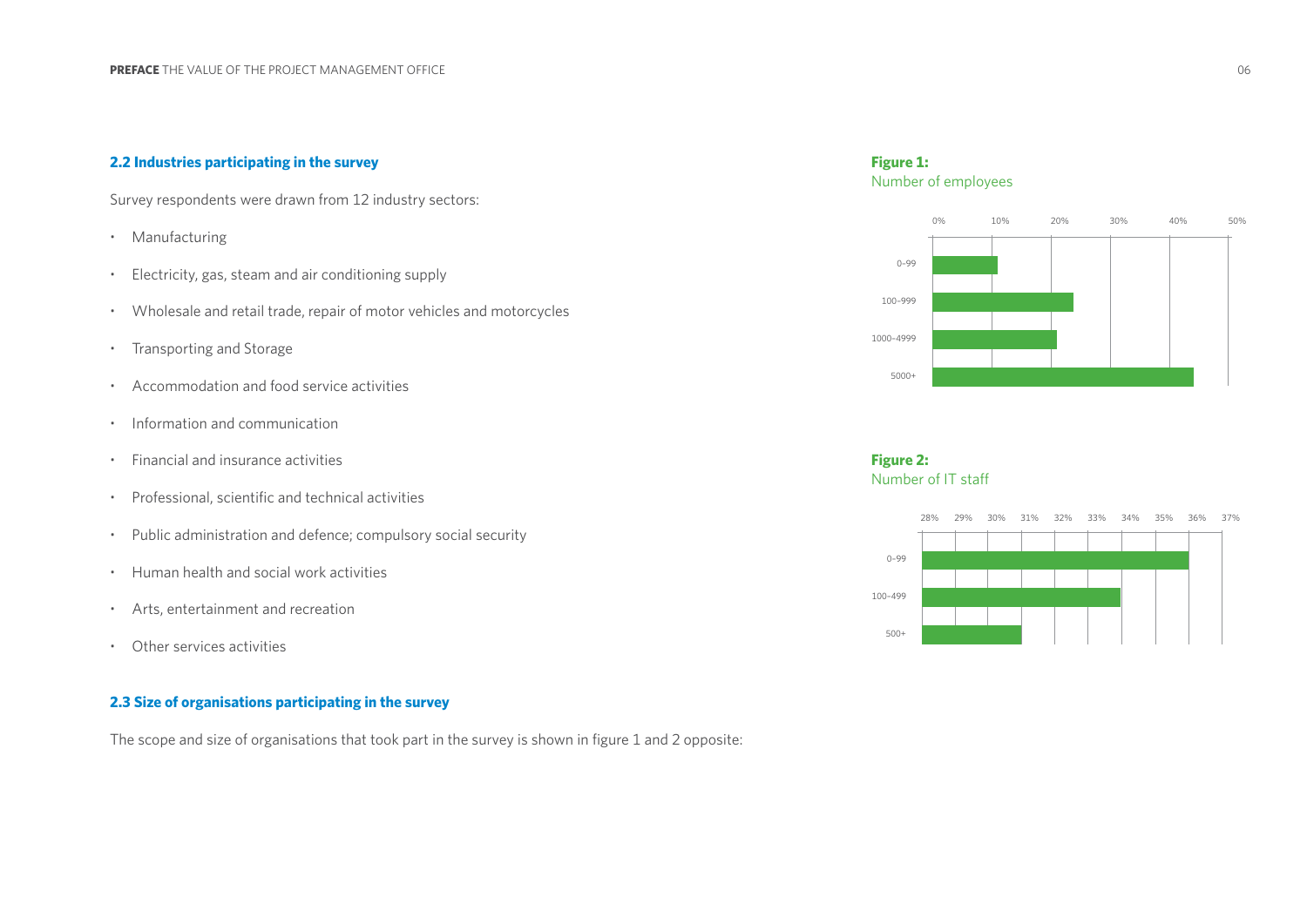# 3.0 Executive summary

Companies devote a large amount of their time delivering projects. While success rates have improved to approximately 34%, 15% of all projects still fail and 51% are somehow 'challenged', according to research from the Standish Group2. There are many reasons why projects fail, often due to a lack of visibility into longterm project needs. Without proper visibility (many organisations continue to rely on fragmented and labour-intensive processes like Excel spreadsheets to manage projects), organisations are unable to see what is needed six months, three months or even two months down the road, which results in poorly constructed project plans that do not capture critical dependencies, including assigning project resources and key milestones.

While developing a software process improvement programme can be costly, studies have shown that the resulting benefits of improved time-to-market, productivity and software quality far outweigh the initial investment costs. A Project Management Office (PMO) is key to successfully implementing process improvements and ensures development teams finish projects on time and on budget through the use of established best practices, while at the same time ensuring the finished project or product meet stakeholder requirements. A PMO is the first step towards improving:

- Project, programme and portfolio management best practices
- Time-to-market acceleration
- Quality of your initiatives in a cost-effective manner

Against a tough economic climate, the right investment in innovation and automation has the potential to transform companies into ones that thrive, not just survive. At no time in the past has it been more important for IT to align with the business and run itself like a business supported by a well functioning PMO.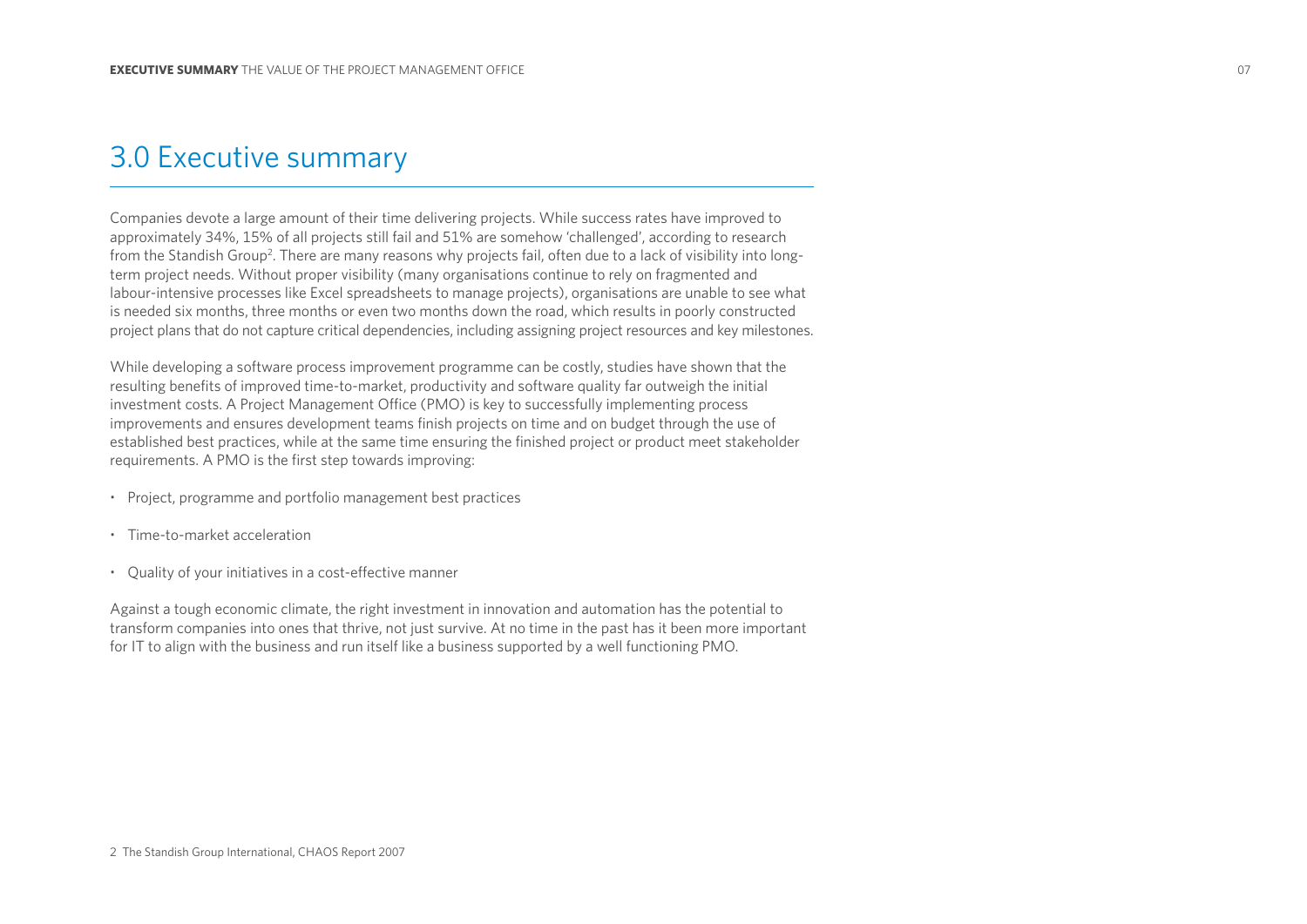#### **3.1 Key survey findings**

This European PMO Value Survey conducted on behalf of CA highlights that a centralised PMO can significantly improve the delivery of projects for an organisation and help improve business performance. This is accomplished through the implementation of a rigorous project management methodology as well as the use of templates, tools, a centralised knowledge repository, and metrics. Specifically, the survey finds that an overwhelming majority (86%) of organisations that already have a centralised PMO view it as 'a strategic asset when it comes to business decision-making'. Likewise, almost three quarters (72%) of organisations with a centrally managed PMO 'feel valued' in their organisation.

Using the Gartner PPM Maturity Model as a guide, CA asked organisations about their PMO maturity and found that companies already using a centrally managed PPM solution consistently assign a higher level of maturity to their PMO. This validates the fact that a centrally managed PPM solution accelerates maturity in terms of people, PPM processes, technology, and financial management. Clearly, a more mature and sophisticated PPM discipline helps those organisations derive business value from their investments more quickly.

Moreover, half of all respondents (50%) state that a centralised PMO demonstrates 'value to the business' – <sup>a</sup> figure which would undoubtedly be higher were it not for the fact that a large proportion of respondents are at a comparatively early maturity stage in their PMO processes.

The research also highlights common ground concerning how the value of the PMO is expressed in the organisation. Three quarters of respondents (75%) cited four themes: 'delivering projects on time', 'delivering projects on budget', 'alignment with business objectives', and 'generate higher customer satisfaction'. The findings are typical responses from organisations at an early phase of their PMO maturity. In the early stages of deployment, a PMO will typically provide answers to the questions senior management ask most, such as 'are the projects on time, on budget, and are they aligned with our business objectives?' As the PMO matures, the organisation will record other values and achieve a full benefits realisation.

The survey respondents were also shown to be at an early stage of PPM maturity. Asked by CA to measure their maturity (using the Gartner PPM Maturity Model across four dimensions as a guide) , their People, PPM Processes, Technology, and Financial Management maturity was generally a 'developing and emerging discipline'.

The results from this study suggest that merely implementing a PMO in itself is not a panacea. Instead, it is a centralised PMO strategy that makes a difference to the organisation. And as PMOs become more mature, the organisational success metrics improve. In addition, the mature PMO takes on more roles – in both portfolio management and people management, thus elevating its value to the organisation.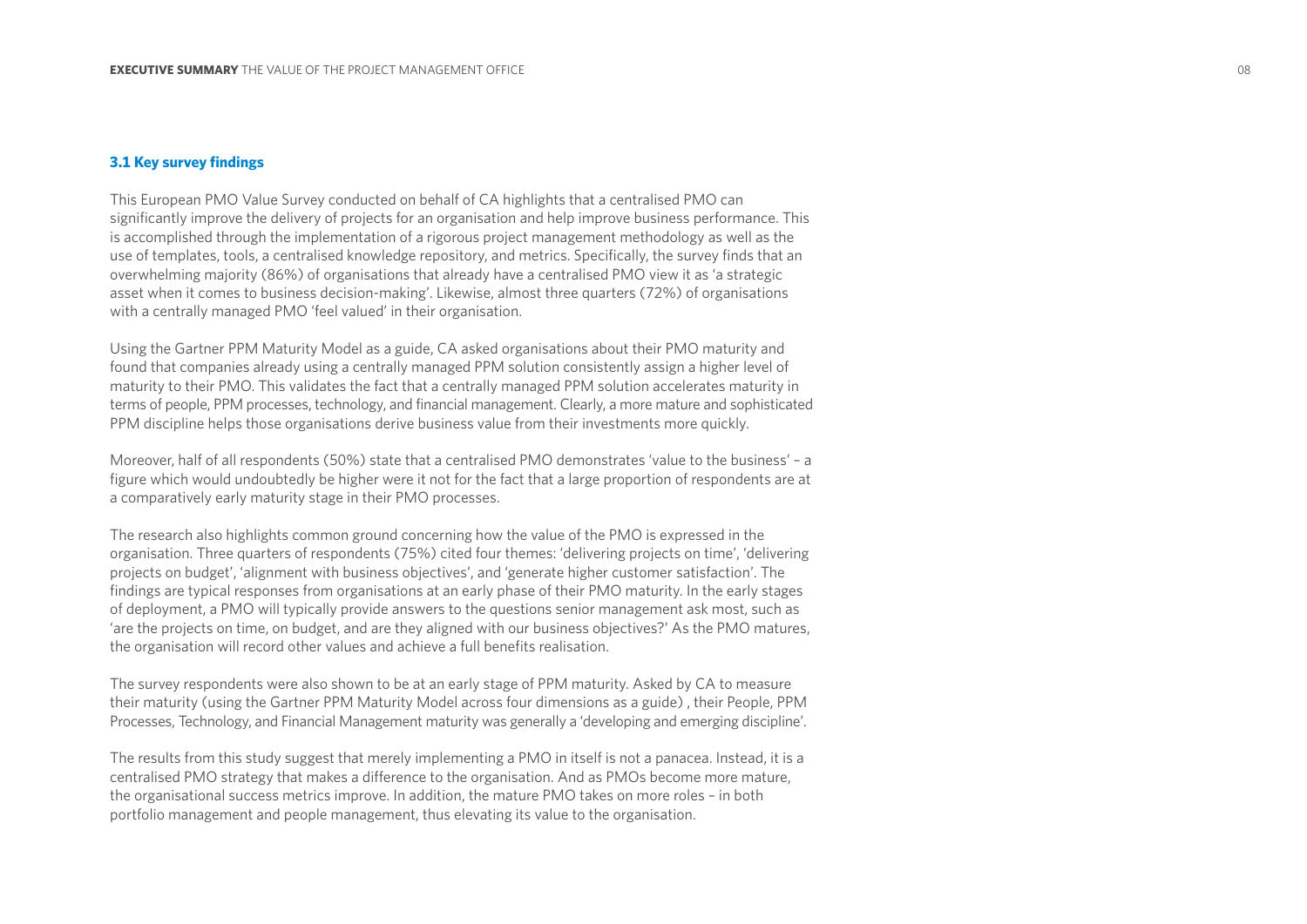#### **3.2 Highlights**

- The PMO is gaining increased responsibility, influence and acceptance within the business as a strategic enabler of business change
- Organisations with a centrally managed PMO experience perceive it as a strategic asset when it comes to business decision-making
- Based on the respondents' ratings of the four dimensions reflected in the Gartner PPM Maturity Model, organisations with a centrally managed PMO display a consistently higher level of PPM maturity in terms of people, PPM processes, technology, and financial management. A more mature and sophisticated PPM discipline helps those organisations derive business value from their investments more quickly
- Most organisations lack a single system of record (a centrally managed PPM system). Instead they rely on spreadsheets, Microsoft Project plans and disparate siloed systems, resulting in significant efforts to produce regular reports and differing views on the status of project commitments
- The credibility and communication gap with internal customers has narrowed. Traditionally there has been a problem with IT recognition; however, respondents with a centrally managed PMO system perceive themselves as more valued and accepted by their business customers. This helps streamline and enhance project execution while simultaneously delivering greater value from IT investments
- The value of the PMO is measured in terms of basic cost control and resource utilisation and optimisation, which indicates low/average maturity levels. Respondents do not currently see the need to measure project success in terms of ROI and benefits delivered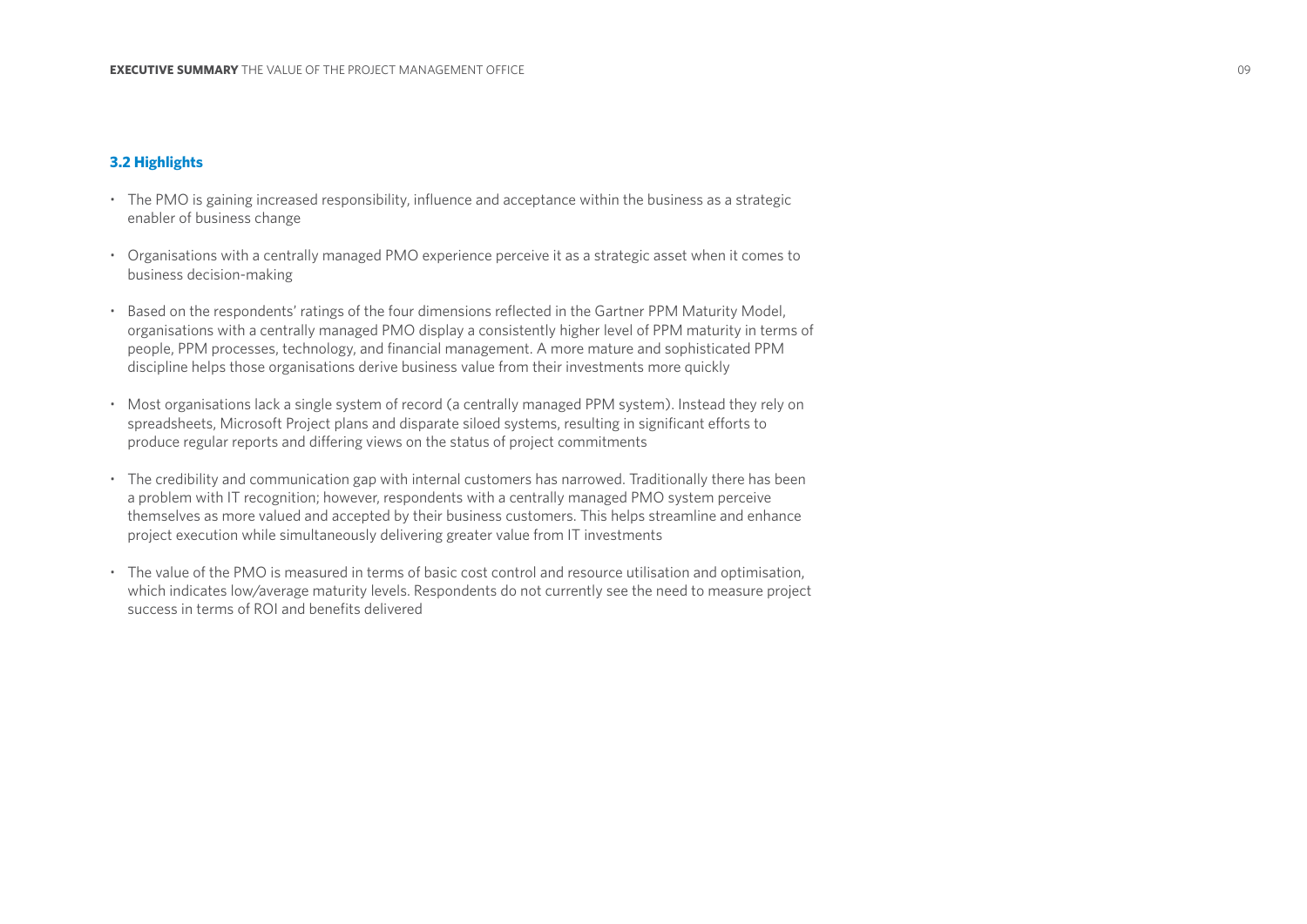# 4.0 Detailed research findings

#### **Figure 3:** What type of PMOs are there in your organisation?



#### **4.1 Centralised Project Management Office shows the way forward**

The 249 respondents from across Europe were asked what type of PMO was operated in their organisation. 45% reported that they maintain a centralised PMO function. This PMO is either one central PMO as part of the IT handling all projects, a central PMO that handles all projects across the company, or a PMO managed as part of the Chief Information Officer (CIO) office. 9% stated that their PMO is situated in the business.

A centralised PMO is the optimal route for large, diverse organisations that deliver scores (or even hundreds) of projects per year. In this environment, the centralised approach ensures that each project manager has a core set of project management skills, common processes, and templates. The PMO also acts as the owner of the project management methodology as well as a support organisation that project managers can utilise for project management assistance. Moreover, the centralised PMO can serve as a place for providing an organisation-wide view of the status of all projects and can report on the improvements being made to project delivery capabilities over time.

By contrast, the survey found that 27% either had multiple PMOs reporting to different functions within the business; or that had no PMO function whatsoever. This approach can undermine the successful delivery of IT projects: a lack of common processes results in project managers and team members being required to learn new processes as they move from project to project. In addition, no one has any idea whether the company is successfully delivering projects in general, and no one knows what anyone else is doing.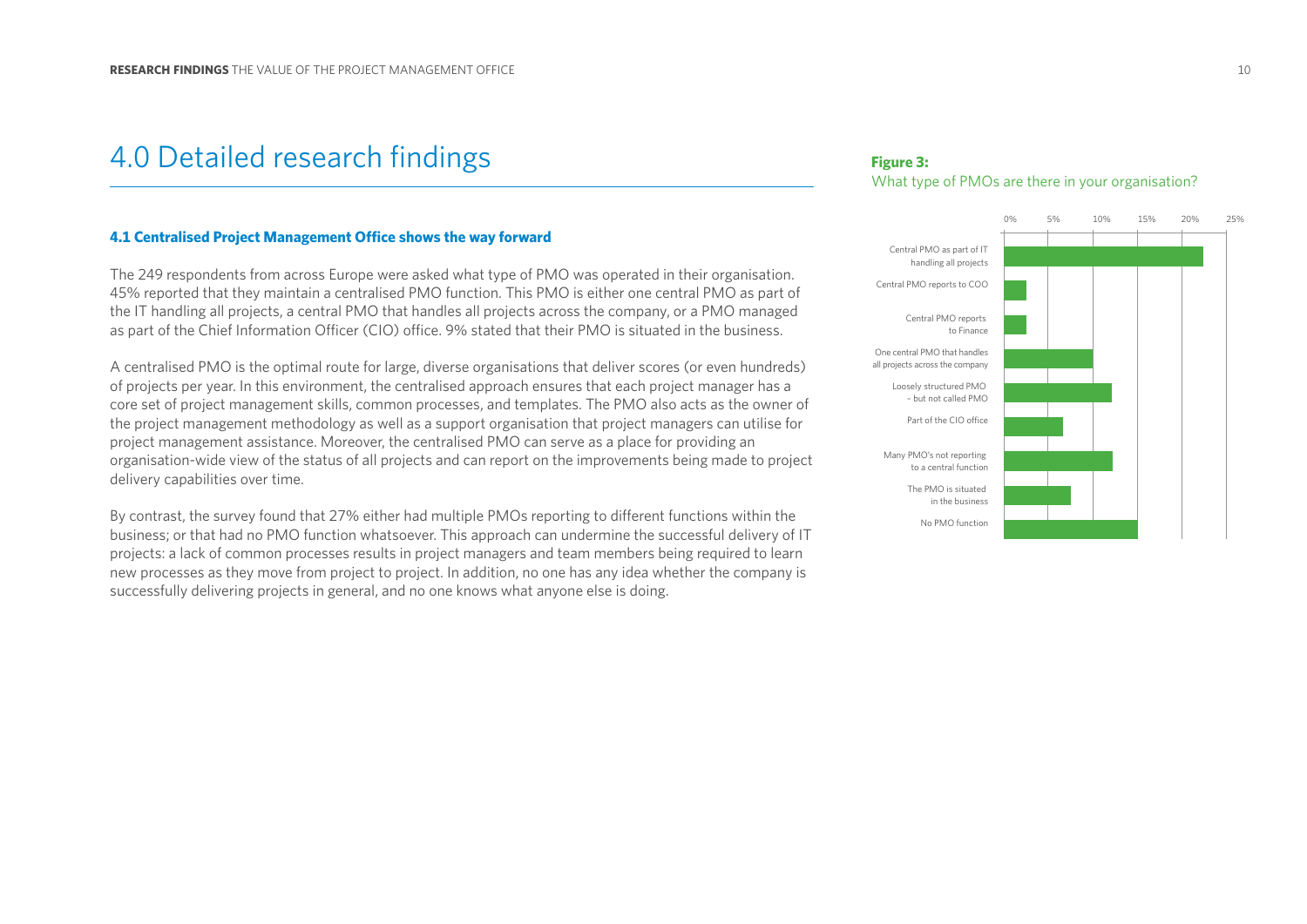# **4.2 The PMO is nothing new**

Forty percent of survey respondents have used a PMO for three years or more – albeit either as part of a centrally managed PMO strategy or a dispersed one. Almost one third deployed a PMO more than five years ago. 36% have used a PMO for between one and two years. These findings reflect a fundamental change in recent years in the way firms manage IT projects: moving away from just managing projects to creating and managing portfolios of projects, based on a PMO strategy of various sorts. This shift is bringing constructive change to the way that projects are selected, how they are managed, and how the firms are organised to bring direction, structure, and oversight to the processes.

Project Portfolio Management (PPM) has helped these firms to build portfolios of the most beneficial projects – increasing value, reducing resource demand, and assuring alignment with strategies. The new processes are enhanced by the availability of systems like CA Clarity™ Project & Portfolio Management which address the issues of project selection and portfolio maintenance, and enable effective communication between all the stakeholders.

## **4.3 The PMO comes in all sizes**

The research concludes that the number of people in the PMO correlates directly with the size of the organisation: the larger the company, the larger the PMO (refer to Figures 2 and 3). According to the findings, 43% of respondents said their PMO comprised between 1-3 staff; 33% said 4-7 people; and 25% reported more than seven staff.

There are no standard rules governing whether the PMO should be x% of the size of the organisation or y% of the company's budget. However, for a PMO to be successful, the PMO stakeholders should map out the implementation of the PMO in a phased approach. Phase one could start with very few resources, establishing minimum standards, publicising and selling project management, and carrying out one or two projects. Later phases would see the adoption of more resources, adding more standards and processes, publishing success stories from the initial phase, and adding additional project managers.

#### **Figure 4:**  How long has your organisation had a PMO?



## **Figure 5:** How many people are there in your PMO?

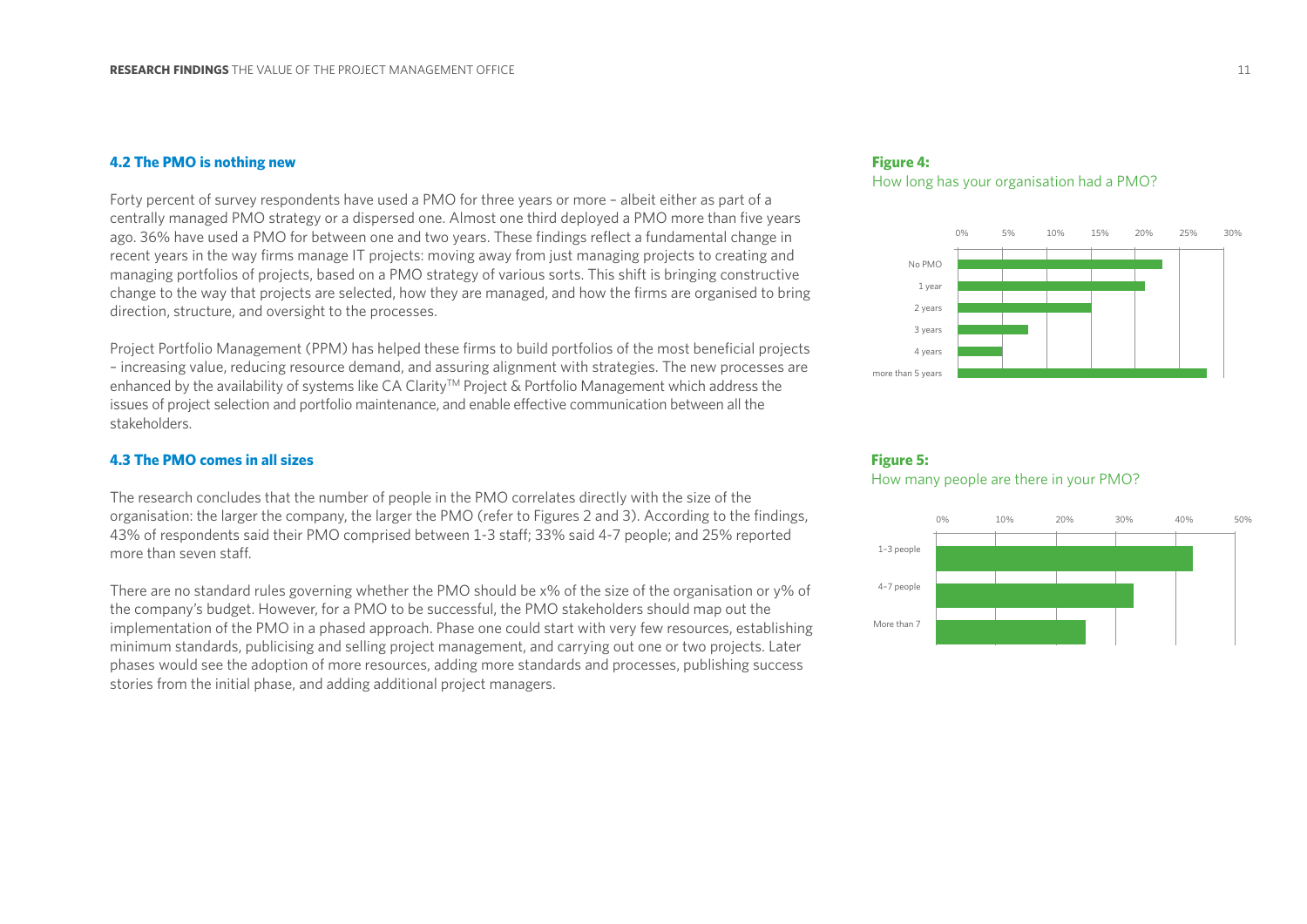#### **4.4 Centralised or dispersed PMO?**

According to the research, 20% of respondents operate a centrally managed PPM solution. Other respondents either rely on spreadsheets (17%), a home-grown project management system (12%), Microsoft Project (21%), or various other systems (26%).

The 20% of respondents in the CA survey with a centrally managed PPM solution consistently assigned a higher level of maturity to their PMO, using the Gartner PPM Maturity Model as a guide (see Section 4.10 for full details). The survey findings validate the fact that a centrally managed PPM solution accelerates maturity in terms of people, PPM processes, technology, and financial management.

Many organisations continue to use Excel spreadsheets, MS Project, or other fragmented tools for project portfolio management. As a result, they are struggling with multiple systems to track costs, thus making it almost impossible to align IT spend with business priorities. This impacts practically all aspects of IT financials, from project cost accounting to fiscal budgeting and planning and ultimately internal customer satisfaction.

However, there are numerous advantages to using a PPM tool designed specifically for this purpose. This includes improved standardisation of data capture, one source of truth for project portfolio information, the availability of analytical tools for portfolio optimisation, and integration with other IT management tools to provide a holistic framework for integrated IT management.

#### **4.5 The PMO is a strategic asset**

Most of the respondents see themselves as strategic contributors in some shape or form, either finding that they have a well balanced mix of strategy versus operational activities, or launching new products or supporting the company in maintaining competitiveness. Altogether, 77% are using the PMO for a variety of strategic purposes, whether it's 'running strategic projects most of the time' (25%), 'a good balance of firefighting and executing strategic projects' (22%), supporting company growth and competitiveness' (19%), or 'supporting the launch of new products' (11%). Only 19% state that the PMO is used for 'fire-fighting and keeping the lights on most of the time'.

These findings are reassuring. It demonstrates that the respondents perceive themselves (and their PMO) not simply as mere executers, but instead as real partners to the business and critical to their company's success.

#### **Figure 6:** How do you manage your PMO?



#### **Figure 7:**  What is the key function of the PMO in your organisation?

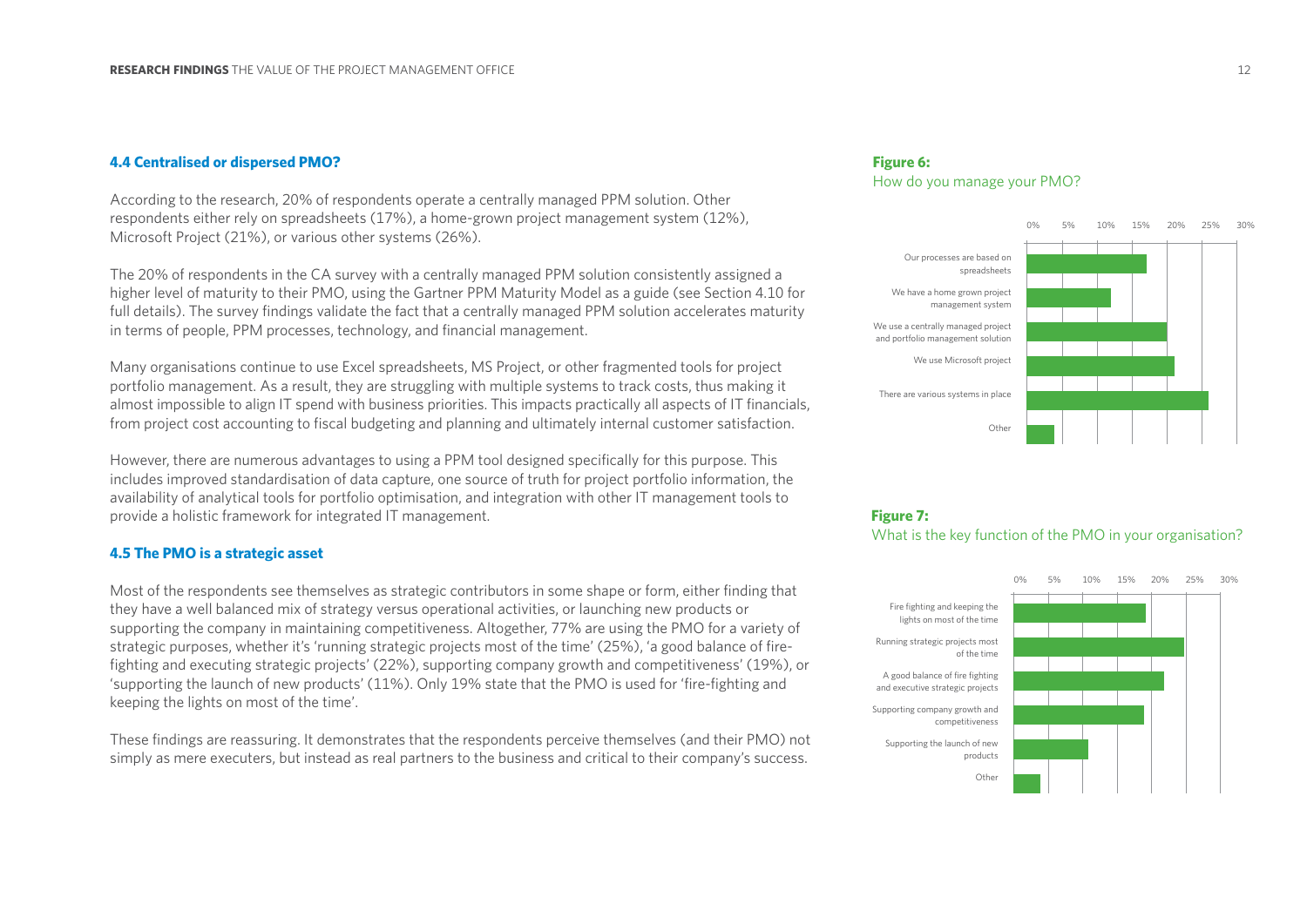## **4.6 The PMO is a valued function within the organisation**

According to the research, it is apparent that PMOs are now getting more visibility and recognition within the organisation – and that they are helping to shape the business. 62% state that 'in my organisation the PMO is considered as a valuable contributor'.

An overwhelming 72% of organisations already using this centrally managed PPM solution (see section 3.4) 'feel valued' in their organisation. The reasons for this are clear: a centralised PMO strategy offers a rigorous methodology, along with templates, dedicated project managers, a knowledge base, metrics and standardised tools. The result being that project estimation, scheduling, and risk mitigation are more consistent. Projects are also more likely to get delivered on time, within budget and with a minimum of surprises.

#### **4.7 The PMO is a strategic asset for business decision making**

Keeping IT in synch with the business is of utmost importance. It ensures that IT investments are aligned with business strategy. CIOs who can't improve the engagement between IT and line-of-business executives are perceived as adding little value and not meeting customer expectations. This ultimately leads to further reductions in budget and staffing levels.

Against this backdrop, the vast majority of respondents state that their PMO is a strategic asset in the business decision-making process (84%). These responses vary between 'somewhat' (36%), 'significantly' (28%), 'considerably' (14%), and 'highly strategic' (6%).

Taking the subset of respondents that already have a centrally managed PMO (see section 3.4) also elicits some interesting results. Here, there is conclusive proof that a centralised PMO supports improved time-tomarket for IT initiatives, productivity, and software quality: 86% state that having a centralised PMO is 'a strategic asset when it comes to business decision-making'.

## **Figure 8:** Do you feel that your PMO function is valued in your organisation?



#### **Figure 9:**

#### How strategic is the PMO to the business decision making?

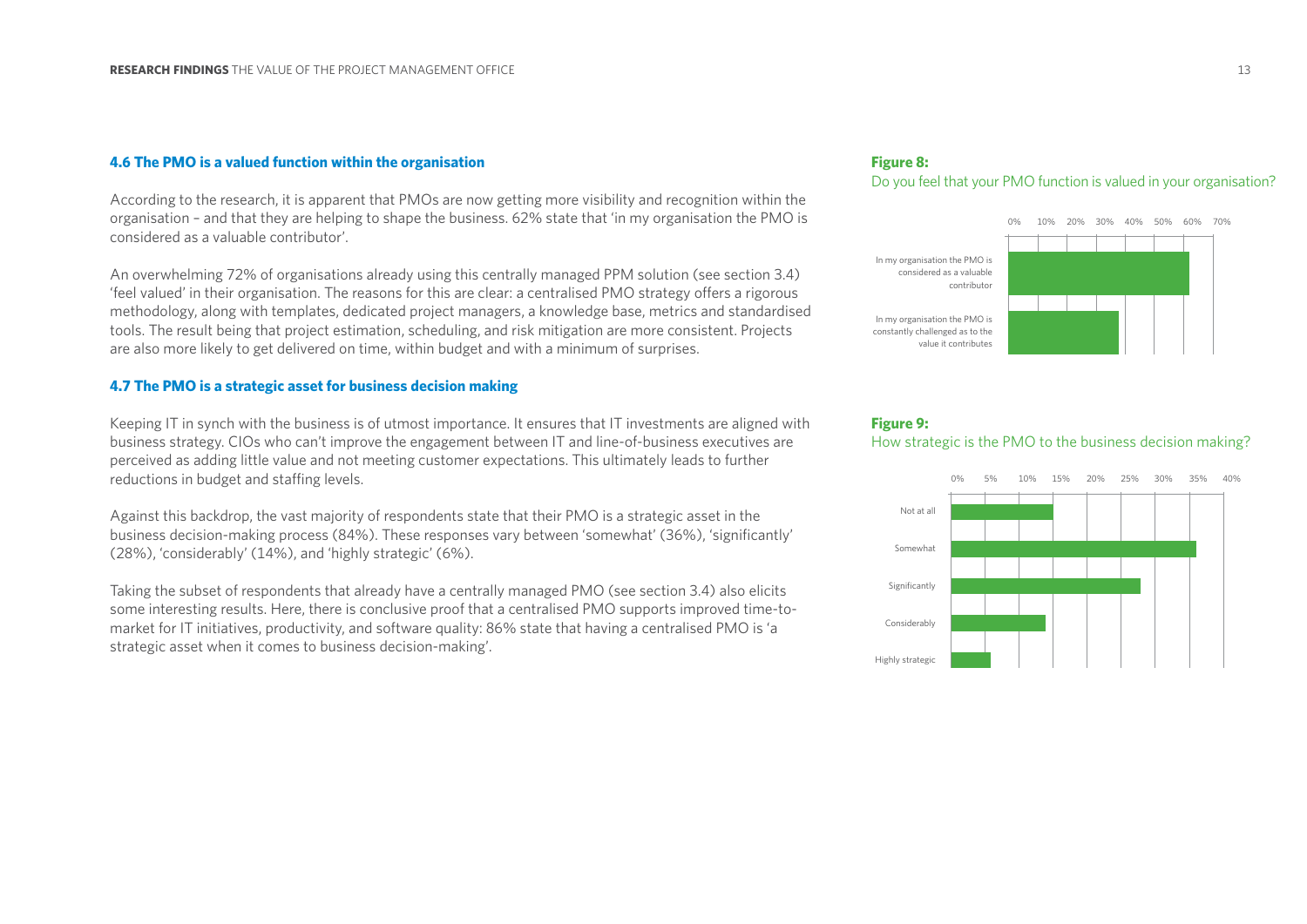## **4.8 The PMO demonstrates value to the business**

When it comes to demonstrating value, three quarters of respondents (74%) state that their PMO demonstrates value to the business. This varies between 'somewhat' (42%), 'considerably' (29%), to 'we deliver comprehensive return on investment (ROI) to the business in real-time' (3%).

There is further validation of the value of a PMO when the subset of respondents already using a centralised PMO (see section 3.4) is compared against all respondents to this category. Here, half of all respondents (50%) state that a centralised PMO demonstrates value to the business. This figure would undoubtedly be higher were it not for the fact that a large proportion of respondents are at a comparatively early maturity stage in their PMO processes (see Section 3.10).

#### **4.9 Delivering on time, on budget, and aligned to business objectives**

The research highlights a certain degree of consistency concerning how the value of the PMO is expressed in the organisation. Three quarters of respondents (75%) cited the same four themes: 'delivering projects on time' (21%), 'delivering projects on budget' (21%), 'alignment with business objectives' (20%), and 'generate higher customer satisfaction' (13%).

The findings are typical responses from organisations at an early phase of their PMO maturity. In the early stages of deployment, a PMO will typically provide visibility into what senior management want most: 'are the projects on time, on budget, and are they aligned with our business objectives?' As the PMO matures, the organisation will record other values and achieve a full benefits realisation.

#### **Figure 10:** Does your PMO demonstrate value to the business?



#### **Figure 11:**

How is the value of the PMO expressed in your organisation?

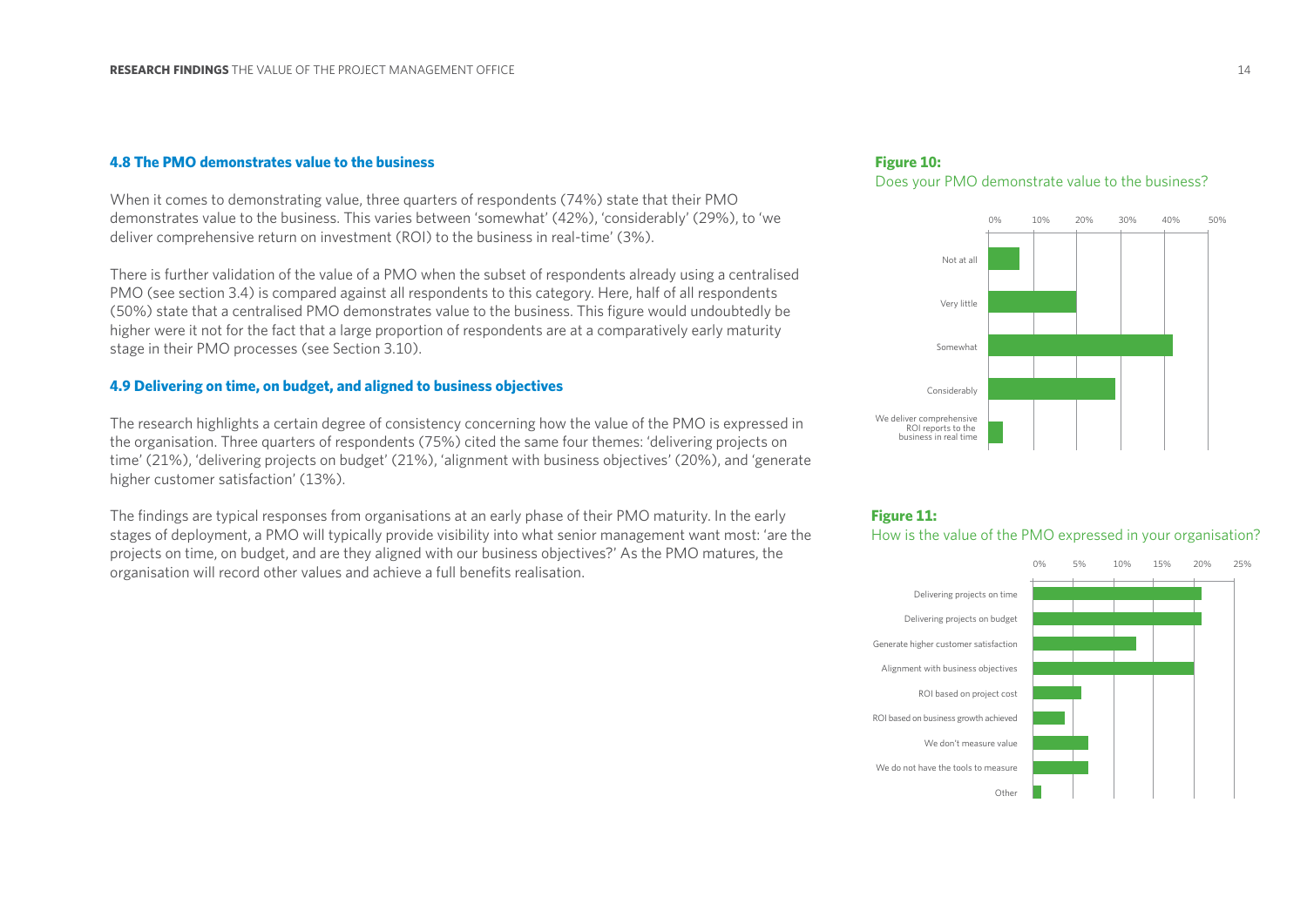#### **4.10 Project and Portfolio Management software accelerates PMO maturity**

Respondents indicated to CA the maturity level they would assign to their PMO, using the Gartner PPM Maturity Model (see page 4) as a guide for their responses. Their maturity was measured across four dimensions (People, PPM Processes, Technology, and Financial Management), and across six levels, ranging from least mature (Level 0), to fully mature (Level 5).

**4.10.1 People:** People are the most critical part of any project. The interdependency among people in terms of their ability, their skills, their contribution to projects, and their career aspirations are of vital importance. According to the CA survey – and using the Gartner PPM Model as a guide – 33% perceive 'people' to be an 'emerging discipline'. According to the Gartner PPM Maturity Model, this correlates to, "PMO(s) established. Programmes increasingly managed in-house. Project staffing/resource capacity issues begin to be addressed3". Moreover, these findings suggest that some types of resource pool have been created and rudimentary skill data is available, although true availability is usually still lacking.

When these findings are cross-referenced against the respondents with a centrally-managed PPM solution, the level of PMO maturity is significantly higher. For example, 58% of respondents using a centralised PPM solution are between levels 3-5 in their PMO maturity, against just 30% for all respondents. Equally, 29% of all respondents are at the earliest stage of maturity ('initial-reactive'), against just 11% for those organisations with the centralised PPM solution.

**4.10.2 PPM Processes:** PPM processes comprise activities such as prioritisation, which is required when multiple projects are managed as a unit along with many project management processes, such as risk and resource management extended from a single project to a portfolio or collection of projects. One of the most common processes is the creation of the PMO itself.

According to the survey, 33% view their PPM Processes as a 'developing or emerging discipline'. Referring to this level of maturity in the Gartner PPM Maturity Model, Gartner says, "Project processes in place. PMO(s) organised. Emerging understanding of PPM. Risk now reviewed<sup>4"</sup>.

However, organisations with a centrally-managed PMO display significantly higher maturity when it comes to PPM processes. Here, 26% of organisations with a centrally managed PMO are at level 3 maturity (defined-initial integration) against only 16% of all respondents. Again using the Gartner PPM Maturity Model as a guide, it quotes these types of organisations as, "PPM function established. Projects are approved on a portfolio basis. Enterprise architecture (EA) functions involved<sup>5</sup>.

3 "PMOs: One Size Does Not Fit All", Gartner RAS Core Research Note G00155081, February 2008. 4 "PMOs: One Size Does Not Fit All", Gartner RAS Core Research Note G00155081, February 2008. 5 "PMOs: One Size Does Not Fit All", Gartner RAS Core Research Note G00155081, February 2008.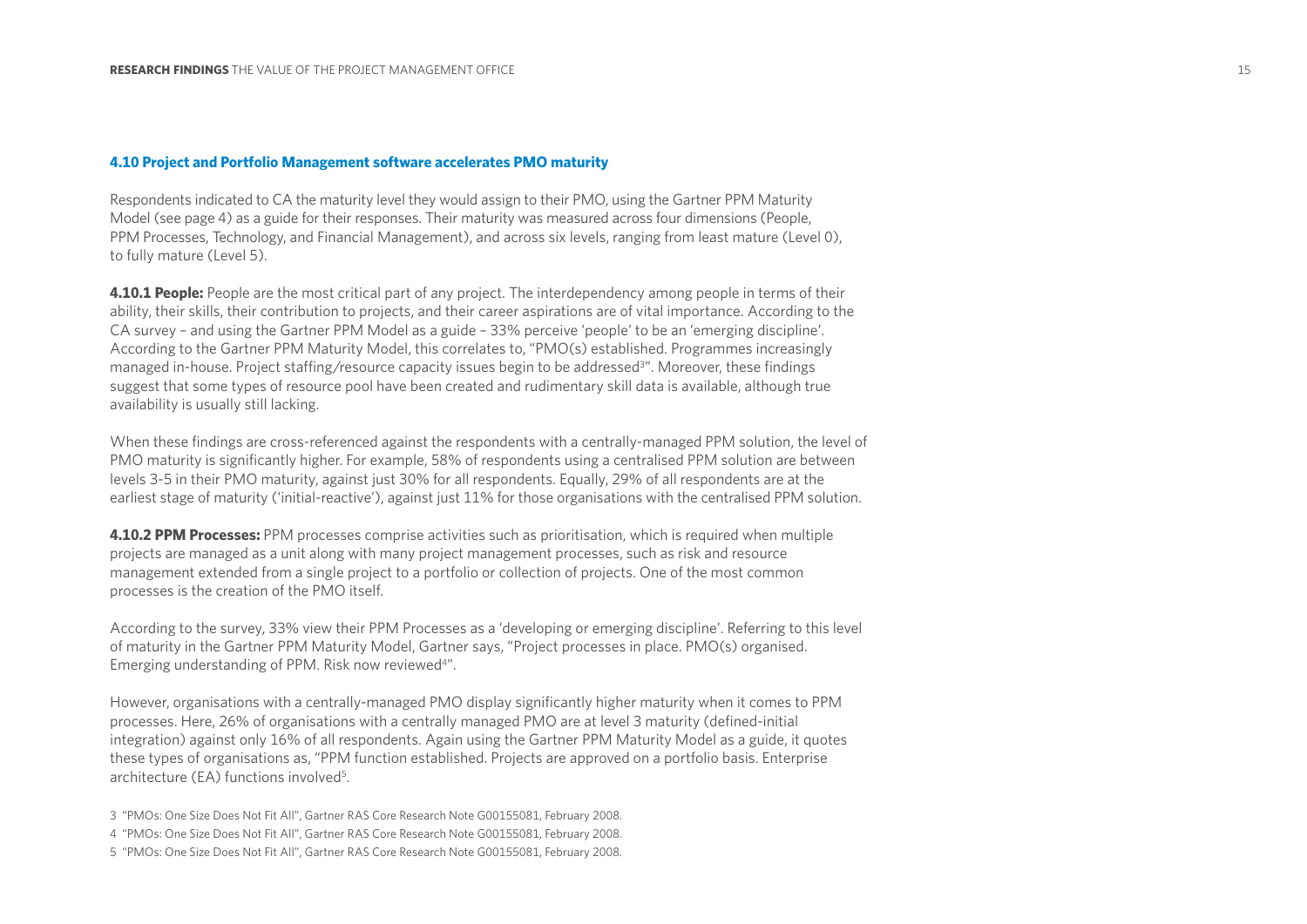**4.10.3 Technology:** The requirements for technology evolve as the various PPM processes change as they move through the level of maturity. Additionally, PPM processes often require a unique set of tools to adequately fulfil their business functions. According to the survey findings, 29% of organisations are currently in the 'developing or emerging discipline' phase. This suggests a growing demand for Web-based tools and other projects across the enterprise which is driving the IT organisation to establish project collaboration and team work spaces.

Again, organisations with a centrally managed PMO display a greater degree of maturity in terms of technology. 26% of respondents are at level 3 maturity, against only 18% for all respondents.

**4.10.4 Financial Management:** Financial systems that might be adequate when projects are paid for as part of a lump sum in the budget become inadequate when they are forced to handle the granularity and level of analysis often required to support a more detailed look at multiple projects and programmes. To achieve financial management, chargeback or allocation systems, we well as new mechanisms for tracking value are often required.

The survey finds that the largest percentage – 31% – are at the 'initial/reactive/phase. Referring to the Gartner PPM Maturity Model, this means these organisations have reached a maturity stage whereby, "Projects have budgetary estimates, actual cost can be estimated<sup>6"</sup>.

However, 29% of all respondents are at the 'developing-emerging discipline' phase; whereas 43% of organisations with a centrally managed PMO have already reached this more mature stage.

## **Figure 12:** Please rate your PMO's PPM (Project Management) Maturity



#### Nonexistant – adhoc

- Initial reactive
- Developing emerging discipline
- Defined initial integration
- $\blacksquare$  Managed increasing efficiency
- Optimised enterprise orientation